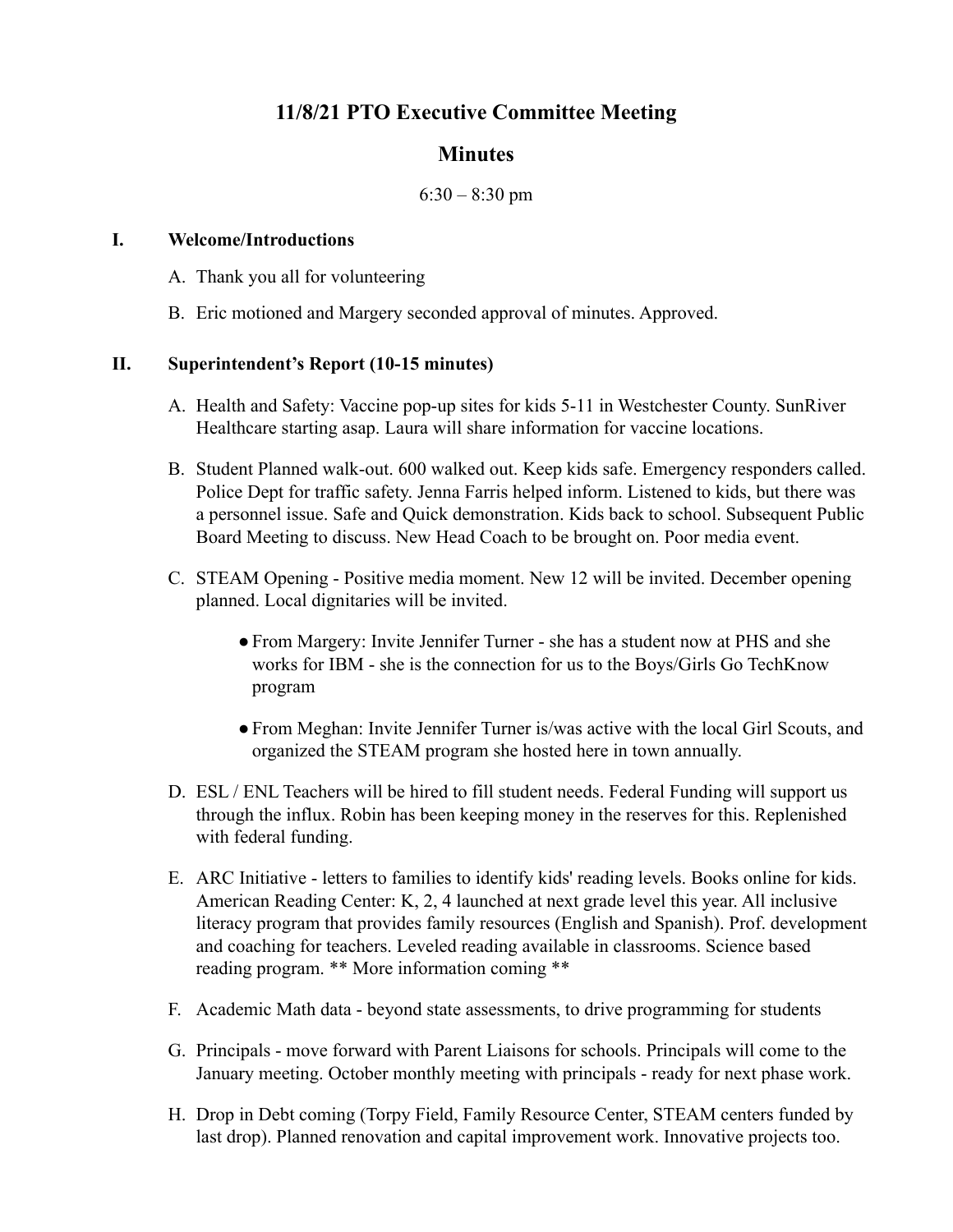Exciting renovations and building additions. Project with LED lighting. Identify gaps in square footage for students.

- I. **Recommendation**: revise calendering, school-level calendars missing key events.
- J. Covid we will keep masking. How are parents notified: if in an exposure circle (within 3 feet, 15 minutes or more) parents involved are notified. \*\*\* Communication will refresh parents on the rules \*\*\*

## **III. President's Report**

- A. Summary of September and October events / thank participants
	- MADD Walk (thank walkers, \$650 raised)
	- General Meeting: Record attendance; Zoom upgrade for February-June (cost of \$25) to allow for larger attendance at public zooms
	- ●Trunk or Treat: Thank you Jamie and Team and the district a collaborative event
- B. Saturday Academy committee planning meetings
	- November: Social Emotional Learning and being Thankful. November 20. Circus Style Event in the MS Auditorium, zoo and arts and crafts projects. Thankfulness of diverse cultures and Advocacy Committee Partnership.
	- December: Winter Wonderland, decorate doorways. Adventure Bound Game Show Host vendor participating.
	- Mia Suggestions: PTO pay for Dec. enrichment programming for the district. Neet to attend to the budget (\$800 approx fee). Discuss with Maria.
- C. Reminder about new meeting date for January exec meeting (1/10/22);
	- ●Invite building principals to our next Board meeting; this would be an opportunity to get feedback about parental involvement in each building.

## **IV. Other Updates (15 minutes)**

- A. BOE update from Branwen
	- ●Promised Full Foundation Aid Funding. Federal aid coming and State aid promised.
	- Staffing review since new students have enrolled since August 2021. Sen Harkam, David and advocacy about surge of new students
	- ●Rapidly increasing enrollment short term, classes are large, buildings are full, students have needs.
	- Diversity hiring initiative and relying on data. Hiring for a Director of Data and Accountability.
	- ●Long Term Plan: Robin and Carmine provide updates. Eventually we will need building space. Good financial stewardship. Right pace. On top of it.
- B. PEF update from Meghan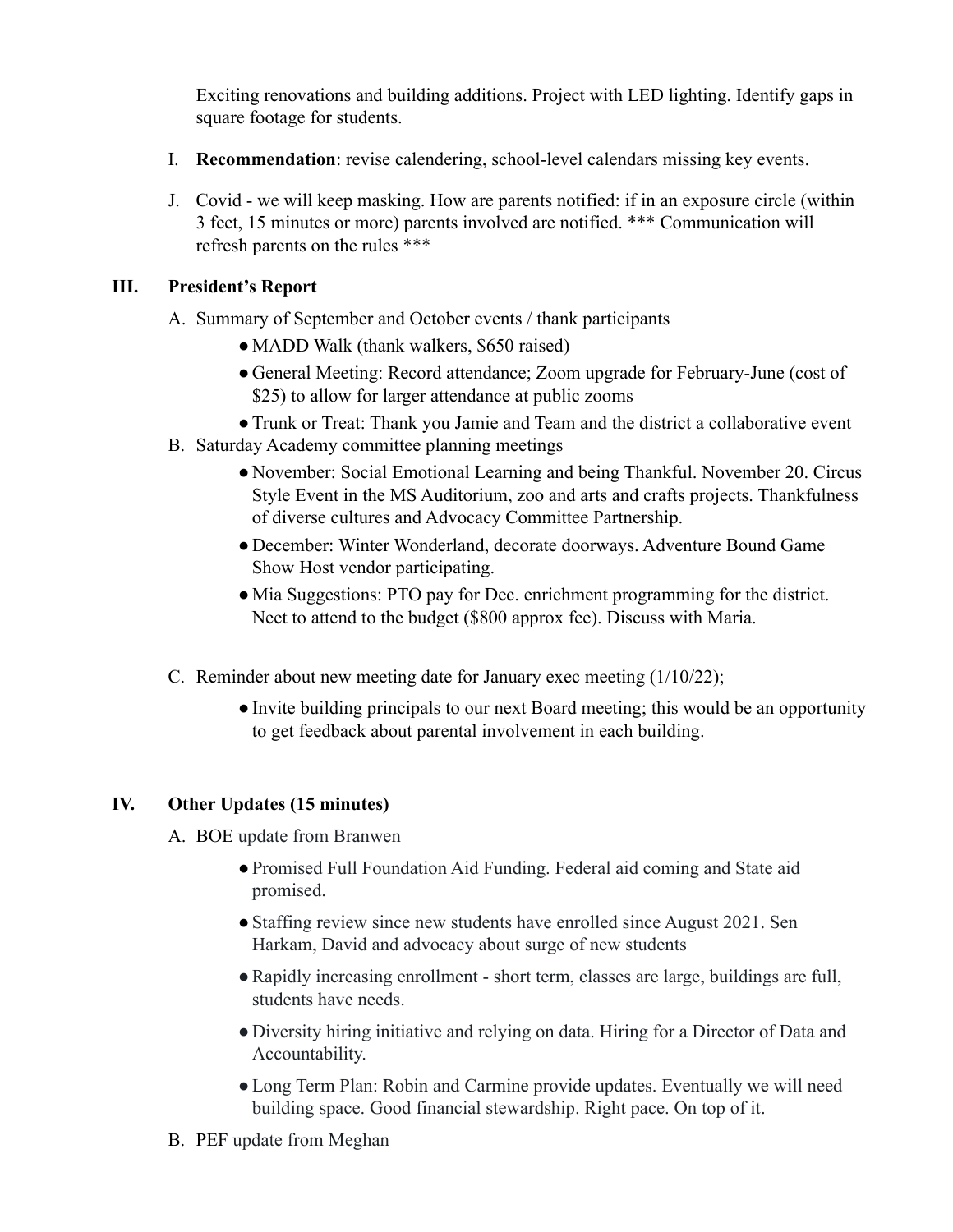- ●Fundraising for STEAM and Oakside. Business-focused fundraiser in the fall and Community fundraiser in the Spring.
- Non-parent involvement share to get folks involved with PEF
- You can send anyone to the PEF Website at www.thepeekskilleducationfoundation.org or they can email the foundation directly to hello@thepeekskilleducationfoundation.org
- C. SEPTO update from Randi
	- CORRECTION: Previous Septo provided emails; emails bounced as not valid email addresses, zero responses. Concerns about participation
	- ●Isabel created a new account with resources and information: [septo@peekskillpto.org](mailto:septo@peekskillpto.org)
	- Meeting Date: Wednesday November 17 (meet and greet with staff), Communications Committee will help publicize ([comm@peekskillpto.org](mailto:comm@peekskillpto.org))

### **V. Treasurer's Report / Fundraising**

- A. \$2,600 on Fundraisers. \$1,500 on Direct Appeal [see October document]
- B. Report out about future concessions [Halle missed this]
- C. Picture Retake Days still need volunteers
	- $\bullet$  Wednesday 11/10 @ Woodside Susan Hernandez can help
	- $\bullet$  Friday 11/19 @PKMS
	- Sign up sheet  $\omega$  pictures.peekskillpto.org
- D. Discussion of Popcorn Fundraiser Mia presents
	- Double Good company, model is 50% profit and 50% goes to company, minimum order is approx \$25, 4 day pop-up store.
	- Essential Workers honored nationally (can't do local)
	- How/when to implement. Participant based, so incentivize kids (win bike, ipad)
		- 1. How: Volunteers: Mia, Kristin, Jen to scope. Get Principals on board.
		- 2. When: December as a christmas gift win the incentive
	- Would kids get excited? Jamie not sure what would incentivize kids, Spins Hudson, get local business to donate … Incentive Principals.
	- ●**Good messaging** around where the \$\$\$ is going, what used for. Mobile access.
- E. Spring book fair
	- ●Isabel historically a lead on the book fair, labor and time intensive, step back, can't be present during school hours.
	- ●Book Fair Committee. History with vendor, pretty turnkey
	- Partnership with Field Library Book Shop??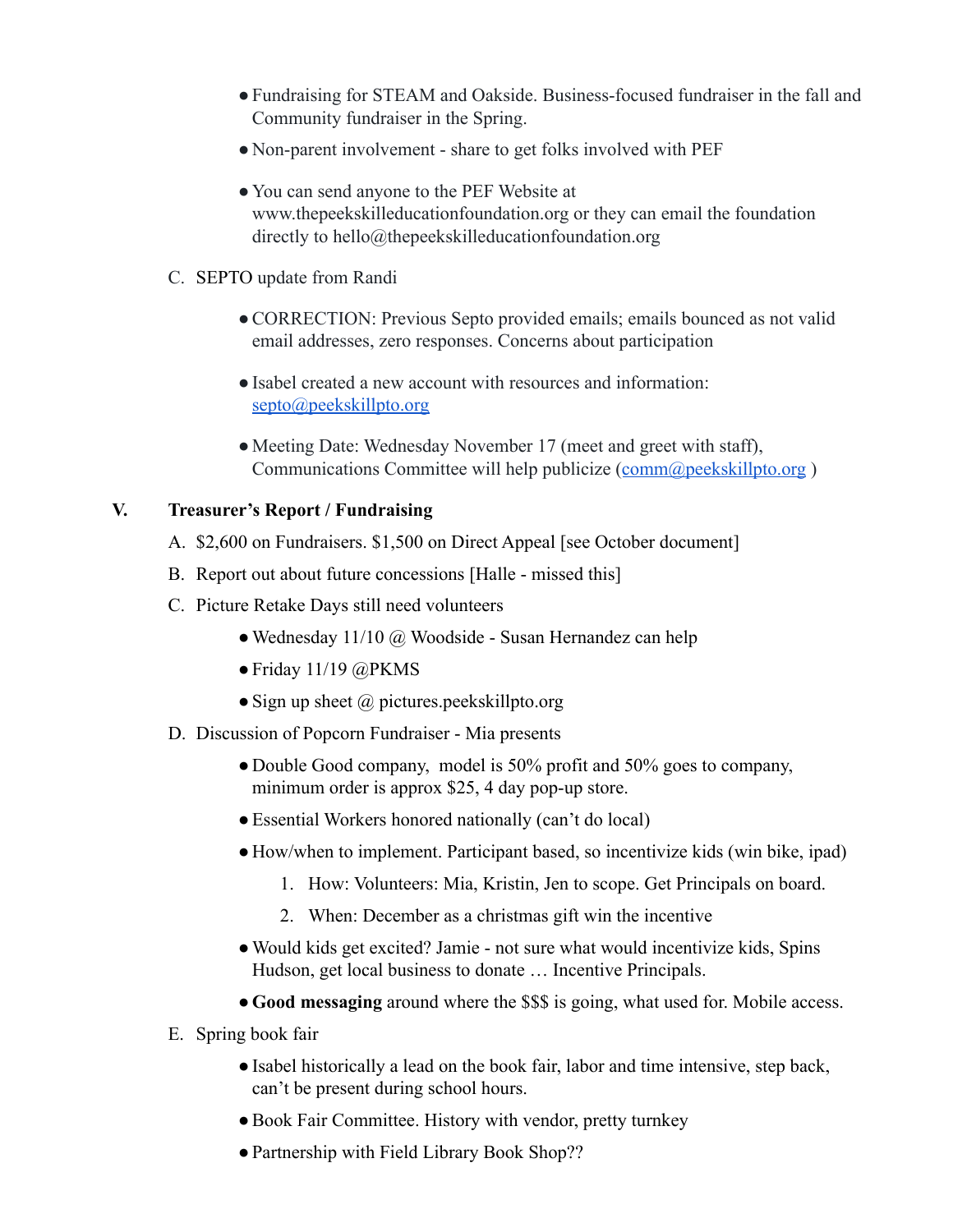F. Spirit gear Order - Isabel will get quotes and prep targeted re-order

## **VI. Committee Reports**

- A. Special Events/Enrichment (Jamie)
	- ●Trunk or Treat spent \$500 on candy and trinkets repackage for concession sales
	- Not participating in the next Saturday Academy, work with Maria to help vision and **set participation boundaries for December.**
	- Meeting next week 11/15 at 7pm COM will promote on social.
- B. Advocacy (Margery and Eric)
	- ●Waiting for money to come in and spent in ways to help kids
	- AQE alliance for quality education, happy to see Cuomo gone
	- NAACP education committee, second monday each month, town hall to be scheduled. Their advocacy issue is critical race theory. Amy Perlow and Adrianna Frega.
	- Safe Routes to School Coalition. Thursday morning observations / site visits at the schools and neighborhood over 6 weeks. Invited Principals to join. Data added to Google Folder. Find consistencies and patterns across the district to coordinate with city, county and state to make progress.
		- 1. School Zone: legal definition, we do not meet the criteria around each of our school buildings. Different regulations inside the school zone (police enforcement and signage).
		- 2. What is realistic to take on with the goal of solving the problem and enrolling the community into the advocacy training.
		- 3. Parent Google Form survey for each student as additional data. QR code.
		- 4. District is engaging with DPW to address issues.
		- 5. Peekskill Walks is a great ally with this work. They represent the community.
- C. Communications (10 minutes)
	- ●Jen and Heather no major updates, no paper fliers for the direct appeal
	- Let us know how we can help committee of 7 people and 2 active translators

### **VII. New Business**

- A. We need a parent center liaison send information to Coms to find a volunteer.
- B. What is protocol for parent participation at schools (read a book to class)

### **VIII. Old Business**

A. Parent Liaison update: Admin are meeting as per David. Have parents engaging by January (goal).